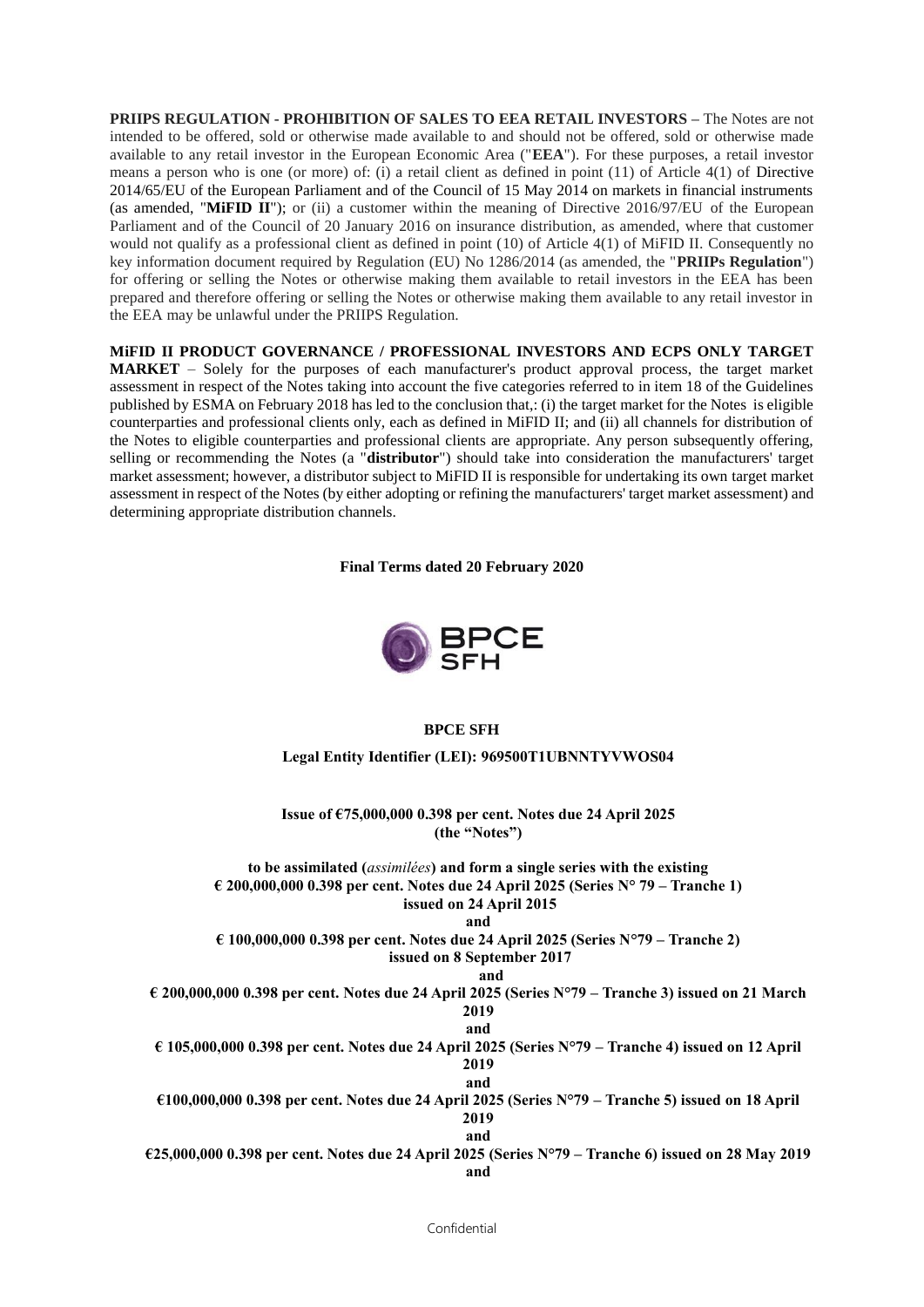### **€125,000,000 0.398 per cent. Notes due 24 April 2025 (Series N°79 – Tranche 7) issued on 14 August 2019 and €35,000,000 0.398 per cent. Notes due 24 April 2025 (Series N°79 – Tranche 8) issued on 10 February**

**2020**

**(together the "Existing Notes")**

### **under the €40,000,000,000 Euro Medium Term Note Programme for the issue of** *obligations de financement de l'habitat* **and other privileged notes**

### **Series No.: 79 Tranche No.: 9**

**Issue Price:** 103.478 per cent. of the Aggregate Amount of the Tranche plus an amount of € 249,565.57 corresponding to accrued interest on the Aggregate Nominal Amount of this Tranche for the period from, and including 24 April 2019 to, but excluding, 24 February 2020

**Dealer**

**Natixis**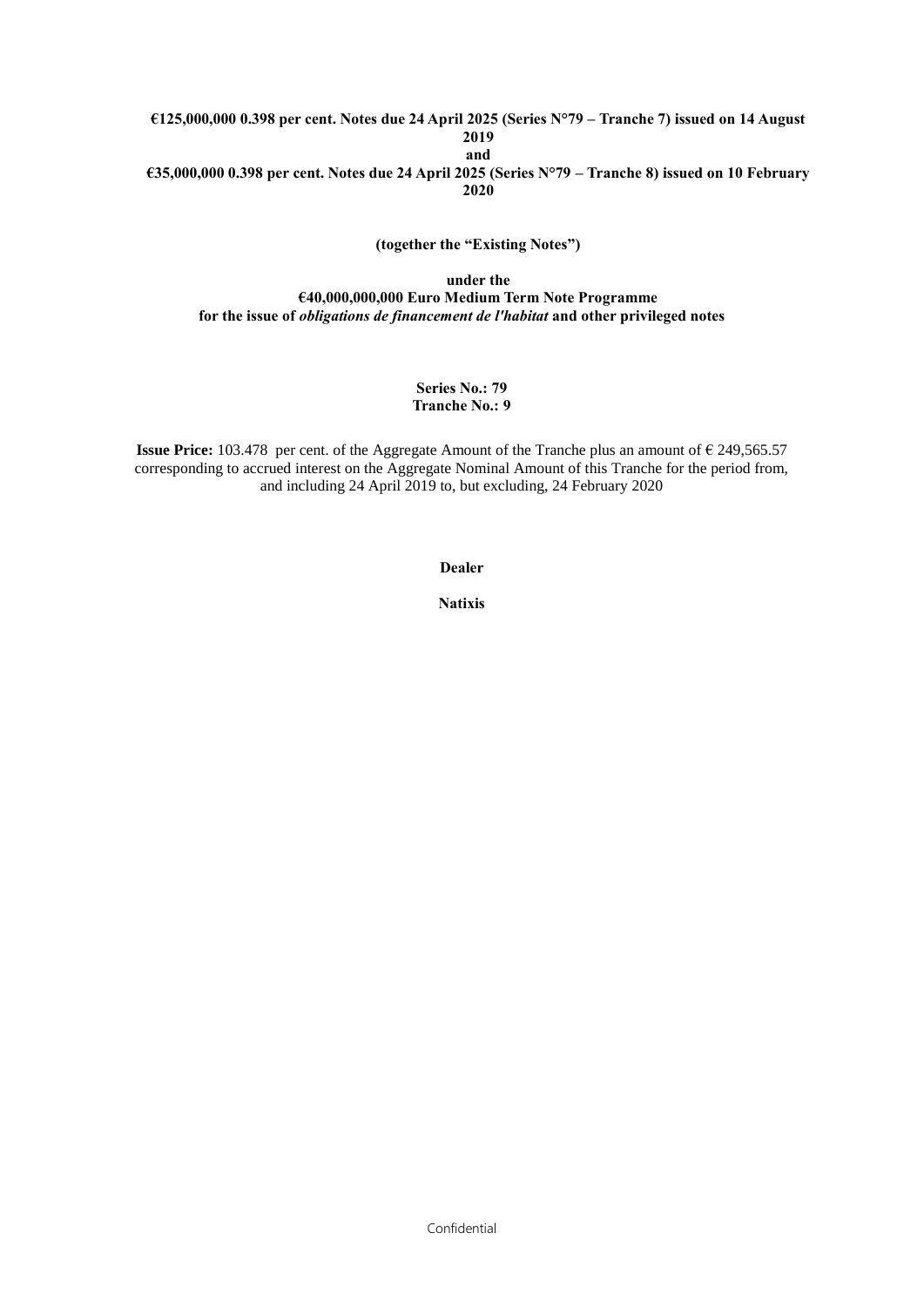#### **PART A - CONTRACTUAL TERMS**

Terms used herein shall be deemed to be defined as such for the purposes of the conditions which are the 2015 Conditions which are incorporated by reference in the base prospectus dated 14 May 2019 which received visa No. 19-199 from the *Autorité des marchés financiers* (the "**AMF**") on 14 May 2019, the supplement dated 21 June 2019 which received visa No. 19-284 from the AMF and and the second supplement dated 4 October 2019 which received visa No. 19-474 from the AMF on 4 October 2019 ( together the "**Base Prospectus**") which together constitute a base prospectus for the purposes of the Prospectus Directive (as defined below).

This document constitutes the final terms (the "**Final Terms**") relating to the notes described herein (the "**Notes**") for the purposes of Article 5.4 of the Prospectus Directive and must be read in conjunction with such Base Prospectus, save in respect of section "Terms and Conditions of the French Law Notes" which is replaced by the 2015 Conditions. Full information on the Issuer and the offer of the Notes is only available on the basis of the combination of these Final Terms and the Base Prospectus, save in respect of section "Terms and Conditions of the French Law Notes" which is replaced by the 2015 Conditions. The Base Prospectus and these Final Terms are available for viewing on the websites of BPCE (www.bpce.fr) and of the AMF (www.amf-france.org) and during normal business hours at the registered office of the Issuer and at the specified office of the Paying Agent(s) where copies may be obtained.

"**Prospectus Directive**" means Directive 2003/71/EC of the European Parliament and of the Council of 4 November 2003, as amended or superseded, and includes any relevant implementing measure of such directive in each relevant Member State of the European Economic Area.

| 1. | (i)                                       | <b>Series Number:</b>                   | 79                                                                                                                                                                                                                                                                                              |
|----|-------------------------------------------|-----------------------------------------|-------------------------------------------------------------------------------------------------------------------------------------------------------------------------------------------------------------------------------------------------------------------------------------------------|
|    | (ii)                                      | <b>Tranche Number:</b>                  | 9                                                                                                                                                                                                                                                                                               |
|    | (iii)                                     | Date on which Notes become<br>fungible: | The Notes will, upon listing, be assimilated<br>(assimilées) and form a single series and be<br>interchangeable for trading purposes with the Existing<br>Notes.                                                                                                                                |
| 2. |                                           | <b>Specified Currency:</b>              | Euro (" $\epsilon$ ")                                                                                                                                                                                                                                                                           |
| 3. | <b>Aggregate Nominal Amount of Notes:</b> |                                         |                                                                                                                                                                                                                                                                                                 |
|    | (i)                                       | Series:                                 | € 965,000,000                                                                                                                                                                                                                                                                                   |
|    | (ii)                                      | Tranche:                                | € 75,000,000                                                                                                                                                                                                                                                                                    |
| 4. | <b>Issue Price:</b>                       |                                         | 103.478 per cent. of the Aggregate Nominal Amount<br>of the Tranche plus an amount of $\epsilon$ 249,565.57<br>corresponding to accrued interest of such Aggregate<br>Nominal Amount for the period from, and including,<br>the Interest Commencement Date to, but excluding,<br>the Issue Date |
| 5. |                                           | <b>Specified Denomination(s):</b>       | $\epsilon$ 100,000                                                                                                                                                                                                                                                                              |
| 6. | (i)                                       | <b>Issue Date:</b>                      | 24 February 2020                                                                                                                                                                                                                                                                                |
|    | (ii)                                      | <b>Interest Commencement Date:</b>      | 24 April 2019                                                                                                                                                                                                                                                                                   |
| 7. |                                           | <b>Final Maturity Date:</b>             | 24 April 2025                                                                                                                                                                                                                                                                                   |
|    |                                           |                                         | (further particulars specified below)                                                                                                                                                                                                                                                           |
| 8. |                                           | <b>Extended Final Maturity Date:</b>    | Not Applicable                                                                                                                                                                                                                                                                                  |
| 9. |                                           | <b>Interest Basis:</b>                  | 0.398 per cent. Fixed Rate<br>(further particulars specified below)                                                                                                                                                                                                                             |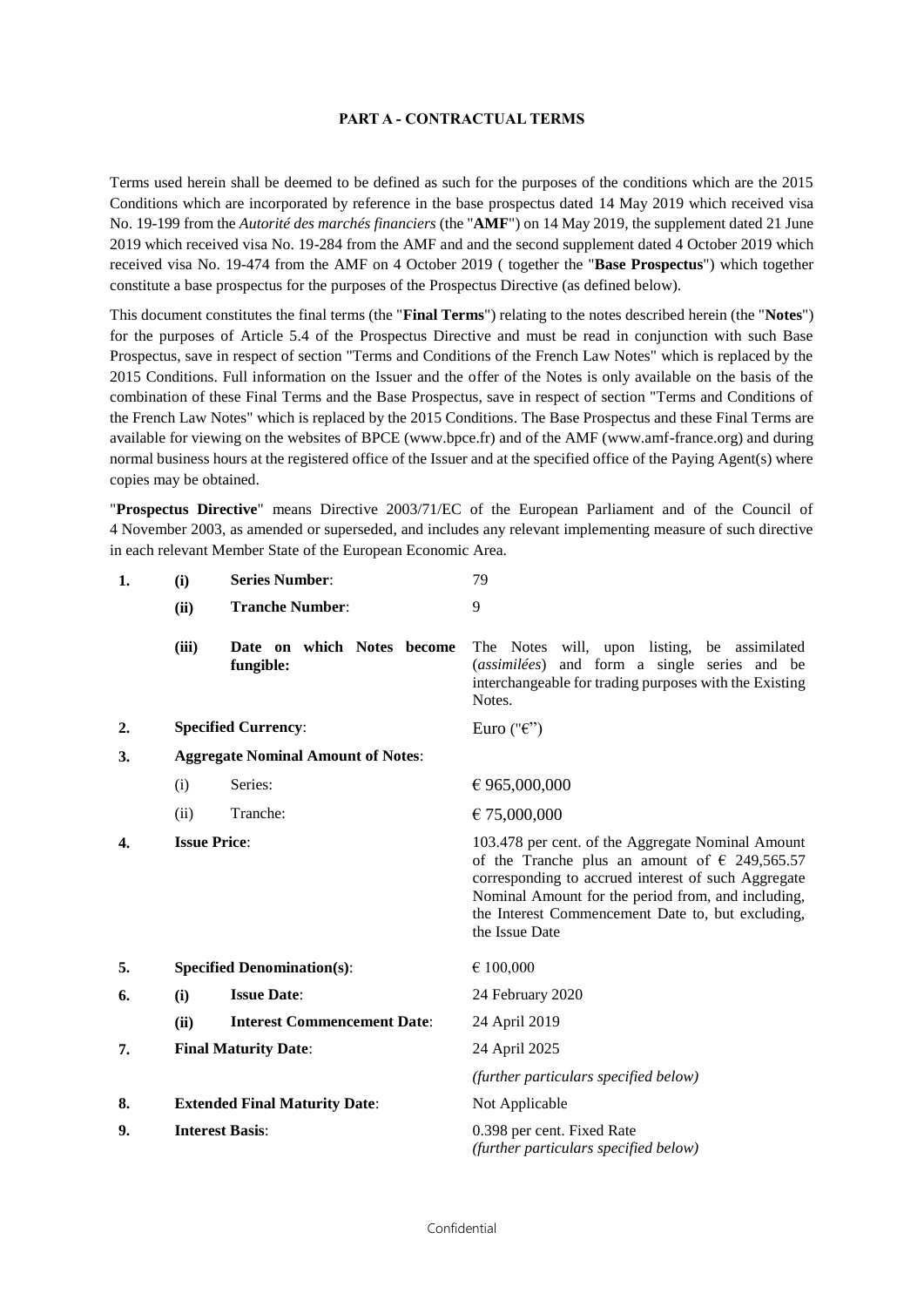| 10. | <b>Redemption/Payment Basis:</b> | Subject to any purchase and cancellation or early<br>redemption, the Notes will be redeemed on the Final<br>Maturity Date at 100 per cent. of their Aggregate<br>Nominal Amount<br>(further particulars specified below) |
|-----|----------------------------------|--------------------------------------------------------------------------------------------------------------------------------------------------------------------------------------------------------------------------|
| 11. | <b>Change of Interest Basis:</b> | Not Applicable                                                                                                                                                                                                           |
| 12. | <b>Put/Call Options:</b>         | Not Applicable                                                                                                                                                                                                           |

**13. Date of corporate authorisations for issuance of Notes obtained**:

**14. Fixed Rate Notes Provisions**: Applicable

Decisions of the *Conseil d'administration* (Board of Directors) of the Issuer (i) dated 13 December 2019 authorising the issue of *obligations de financement de l'habitat* and other resources benefiting from the *privilège* referred to in Article L.513-11 of the French Monetary and Financial Code (*Code monétaire et financier*) up to  $\epsilon$ 10 000 000 000 for the period beginning on 13 December 2019 and ending on 13 December 2020 and (ii) dated 13 December 2019 authorising the quarterly programme of borrowings benefiting from such *privilège* up to €4 000 000 000 for the first quarter of 2020.

## **PROVISIONS RELATING TO REDEMPTION**

|     | (i)                 | Rate of Interest:                            | 0.398 per cent. <i>per annum</i> payable annually in arrear                                            |
|-----|---------------------|----------------------------------------------|--------------------------------------------------------------------------------------------------------|
|     | (ii)                | Interest Payment Date(s):                    | 24 April in each year, from and including 24 April 2020<br>up to and including the Final Maturity Date |
|     | (iii)               | Fixed Coupon Amount(s):                      | Rate of Interest $\times$ Specified Denomination $\times$ Day Count<br>Fraction                        |
|     |                     |                                              | (i.e. € 398 per € 100,000 Specified Denomination)                                                      |
|     | (iv)                | Broken Amount(s):                            | Not Applicable                                                                                         |
|     | (v)                 | Day Count Fraction (Condition $5(a)$ ):      | Actual/Actual ICMA Unadjusted                                                                          |
|     | (vi)                | Determination Date(s):                       | 24 April in each year                                                                                  |
|     |                     |                                              |                                                                                                        |
|     | (vii)               | Payment on non-Business Days:                | As per the Conditions                                                                                  |
| 15. |                     | <b>Floating Rate Notes Provisions:</b>       | Not Applicable                                                                                         |
|     |                     |                                              |                                                                                                        |
| 16. |                     | <b>Fixed/Floating Rate Notes Provisions:</b> | Not Applicable                                                                                         |
|     |                     |                                              |                                                                                                        |
| 17. |                     | <b>Zero Coupon Notes Provisions</b>          | Not Applicable                                                                                         |
|     |                     | PROVISIONS RELATING TO REDEMPTION            |                                                                                                        |
| 18. | <b>Call Option:</b> |                                              | Not Applicable                                                                                         |
| 19. | <b>Put Option:</b>  |                                              | Not Applicable                                                                                         |
| 20. |                     | <b>Final Redemption Amount of each Note:</b> | $\in$ 100,000 per $\in$ 100,000 in Specified Denomination                                              |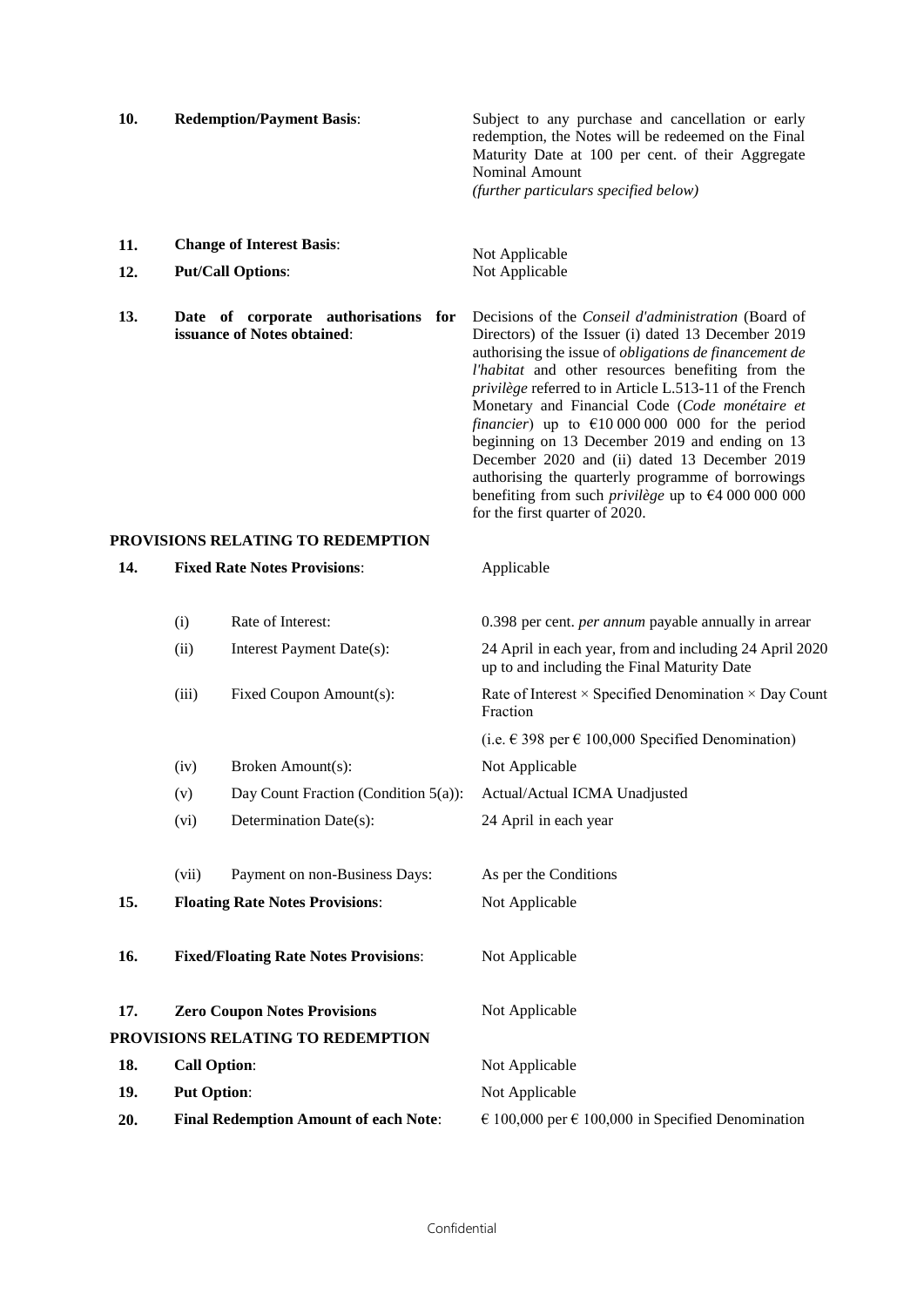| 21. |                       | <b>Redemption by Instalment:</b>                                                                                                            | Not Applicable                                                                       |
|-----|-----------------------|---------------------------------------------------------------------------------------------------------------------------------------------|--------------------------------------------------------------------------------------|
| 22. |                       | <b>Early Redemption Amount:</b>                                                                                                             |                                                                                      |
|     |                       | Early Redemption Amount of each Note<br>payable on early redemption as set out in the<br>Terms and Conditions:                              | $\in$ 100,000 per $\in$ 100,000 in Specified Denomination                            |
| 23. |                       | <b>Purchases (Condition 6(h)):</b>                                                                                                          | The Notes purchased may be held and resold as set<br>out in the Terms and Conditions |
|     |                       | <b>GENERAL PROVISIONS APPLICABLE TO THE NOTES</b>                                                                                           |                                                                                      |
| 24. |                       | <b>Governing law:</b>                                                                                                                       | French law                                                                           |
| 25. | <b>Form of Notes:</b> |                                                                                                                                             | <b>Dematerialised Notes</b>                                                          |
|     | (i)                   | Form of Dematerialised Notes:                                                                                                               | Bearer form (au porteur)                                                             |
|     | (ii)                  | <b>Registration Agent:</b>                                                                                                                  | Not Applicable                                                                       |
|     | (iii)                 | Temporary Global Certificate:                                                                                                               | Not Applicable                                                                       |
| 26. |                       | <b>Financial Centre or other special provisions</b><br>relating to payment dates for the purposes<br>of Condition $7(g)$ :                  | Not Applicable                                                                       |
| 27. |                       | <b>Talons for future Coupons or Receipts to be</b><br>attached to Definitive Materialised Notes<br>(and dates on which such Talons mature): | Not Applicable                                                                       |
| 28. |                       | Masse (Condition 10):                                                                                                                       |                                                                                      |
|     | (i)                   | Representative:                                                                                                                             | As per Condition 10                                                                  |
|     | (ii)                  | Alternative Representative:                                                                                                                 | As per Condition 10                                                                  |
|     | (iii)                 | Remuneration of Representative:                                                                                                             | As per Condition 10                                                                  |

# **RESPONSIBILITY**

I accept responsibility for the information contained in these Final Terms.

Signed on behalf of BPCE SFH:

By: Jean-Philippe BERTHAUT, Directeur Général Délégué Duly authorised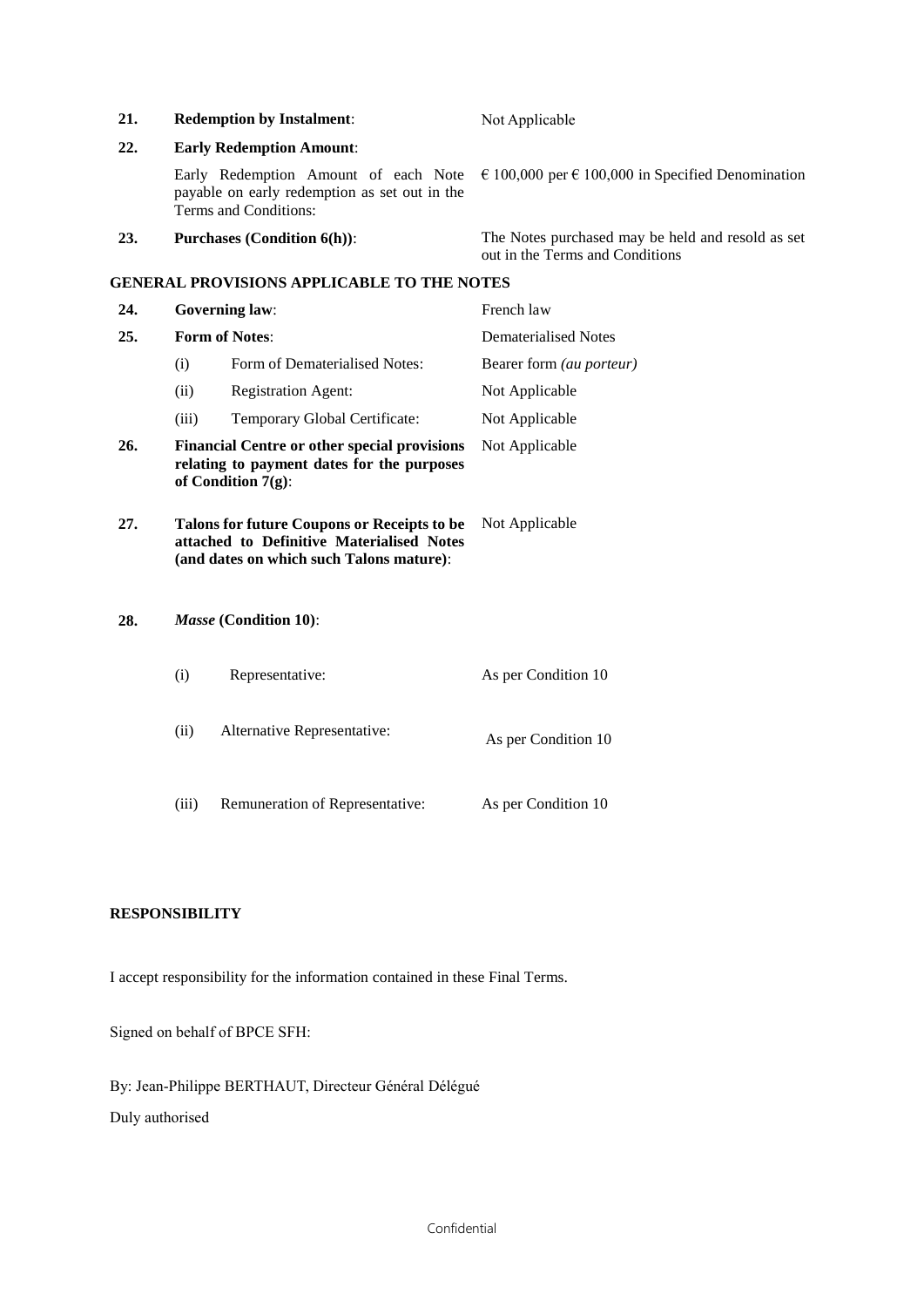### **PART B - OTHER INFORMATION**

## **1. LISTING AND ADMISSION TO TRADING**

| Listing:                                                                                                                                                                                               | <b>Euronext Paris</b>                                                                                                                                                                                                                                                                                                                                                                                                                                                  |
|--------------------------------------------------------------------------------------------------------------------------------------------------------------------------------------------------------|------------------------------------------------------------------------------------------------------------------------------------------------------------------------------------------------------------------------------------------------------------------------------------------------------------------------------------------------------------------------------------------------------------------------------------------------------------------------|
| (a) Admission to trading:                                                                                                                                                                              | Application has been made by the Issuer (or on its<br>behalf) for the Notes to be admitted to trading on<br>Euronext Paris with effect from the Issue Date                                                                                                                                                                                                                                                                                                             |
| (b) Regulated Markets or equivalent markets<br>on which, to the knowledge of the Issuer,<br>securities of the same class of the Notes to be<br>admitted to trading are already admitted to<br>trading: | The Existing Notes are already admitted to trading on<br><b>Euronext Paris</b>                                                                                                                                                                                                                                                                                                                                                                                         |
| Estimate of total expenses related to<br>admission to trading:                                                                                                                                         | € 4,000                                                                                                                                                                                                                                                                                                                                                                                                                                                                |
| <b>RATINGS</b>                                                                                                                                                                                         |                                                                                                                                                                                                                                                                                                                                                                                                                                                                        |
| Ratings:                                                                                                                                                                                               | The Notes are expected to be rated:                                                                                                                                                                                                                                                                                                                                                                                                                                    |
|                                                                                                                                                                                                        | AAA by Standard & Poor's Credit Market Services<br>Europe Limited; and                                                                                                                                                                                                                                                                                                                                                                                                 |
|                                                                                                                                                                                                        | Aaa by Moody's Investors Service Ltd.                                                                                                                                                                                                                                                                                                                                                                                                                                  |
|                                                                                                                                                                                                        | Each of the above agencies is established in the<br>European Union and registered under Regulation (EC)<br>1060/2009 of the European Parliament and the<br>Council of 16 September 2009 on credit rating<br>agencies, as amended (the "CRA Regulation") and<br>included in the list of registered credit rating agencies<br>published on the website of the European Securities<br>and Markets Authority (www.esma.europa.eu) in<br>accordance with the CRA Regulation |
|                                                                                                                                                                                                        |                                                                                                                                                                                                                                                                                                                                                                                                                                                                        |

## **3. INTERESTS OF NATURAL AND LEGAL PERSONS INVOLVED IN THE ISSUE**

Save as discussed in sections "Subscription and Sale" and "Risk factors – Risks related to the Issuer - Certain conflicts of interest" of the Base Prospectus, so far as the Issuer is aware, no person involved in the offer of the Notes has an interest material to the issue.

### **4. YIELD**

|    | Indication of yield:                                                                                                                               | minus 0.27 per cent. per annum |  |
|----|----------------------------------------------------------------------------------------------------------------------------------------------------|--------------------------------|--|
| 5. | <b>OPERATIONAL INFORMATION</b>                                                                                                                     |                                |  |
|    | <b>ISIN</b> Code:                                                                                                                                  | FR0012695716                   |  |
|    | Common Code:                                                                                                                                       | 122273334                      |  |
|    | Depositaries:                                                                                                                                      |                                |  |
|    | Euroclear France to act as Central Yes<br>(a)<br>Depositary:                                                                                       |                                |  |
|    | Common Depositary for Euroclear<br>(b)<br>Bank and Clearstream Banking, S.A.:                                                                      | - No                           |  |
|    | Any clearing system other than Euroclear Not Applicable<br>Bank S.A./N.V. and Clearstream Banking,<br>S.A. and the relevant identification number: |                                |  |
|    | Delivery:                                                                                                                                          | Delivery against payment       |  |
|    | Names and addresses of additional Paying<br>Agent:                                                                                                 | Not Applicable                 |  |